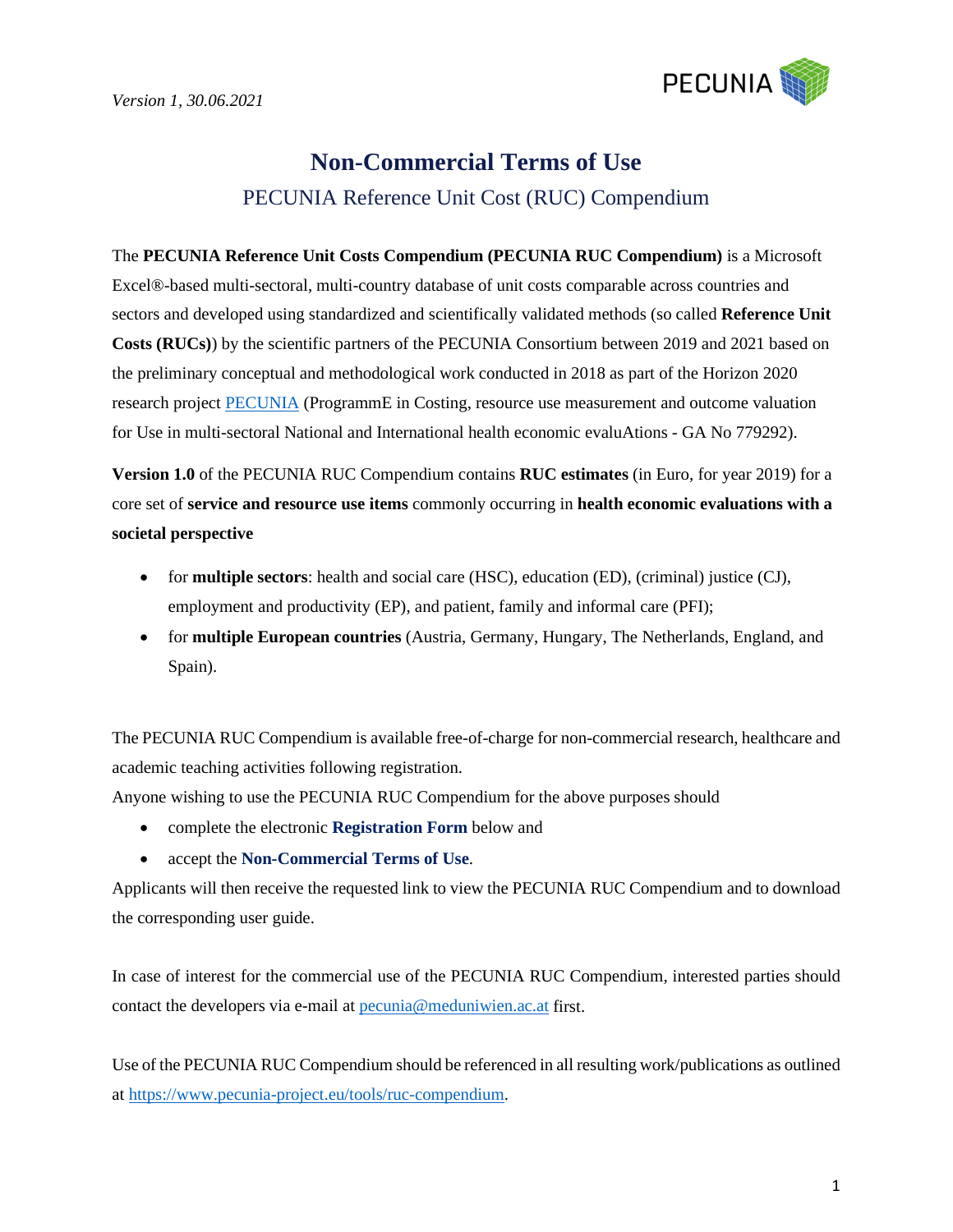

# **Registration Form**

# PECUNIA Reference Unit Cost (RUC) Compendium

Please complete this registration form if you wish to use the PECUNIA RUC Compendium for strictly non-commercial purposes.

#### 1. Applicant

| First name:   |  |
|---------------|--|
| Surname:      |  |
| Title:        |  |
| Organisation: |  |
| Position:     |  |

## 2. Contact details

| Address:   |  |
|------------|--|
| Telephone: |  |
| $E$ -mail: |  |

### 3. Details of the activity/study<sup>1</sup>

| (dd.mm.yyyy) |
|--------------|
| (dd.mm.yyyy) |
|              |
|              |
|              |
|              |
|              |

<span id="page-1-0"></span><sup>&</sup>lt;sup>1</sup> if not applicable, please write NA